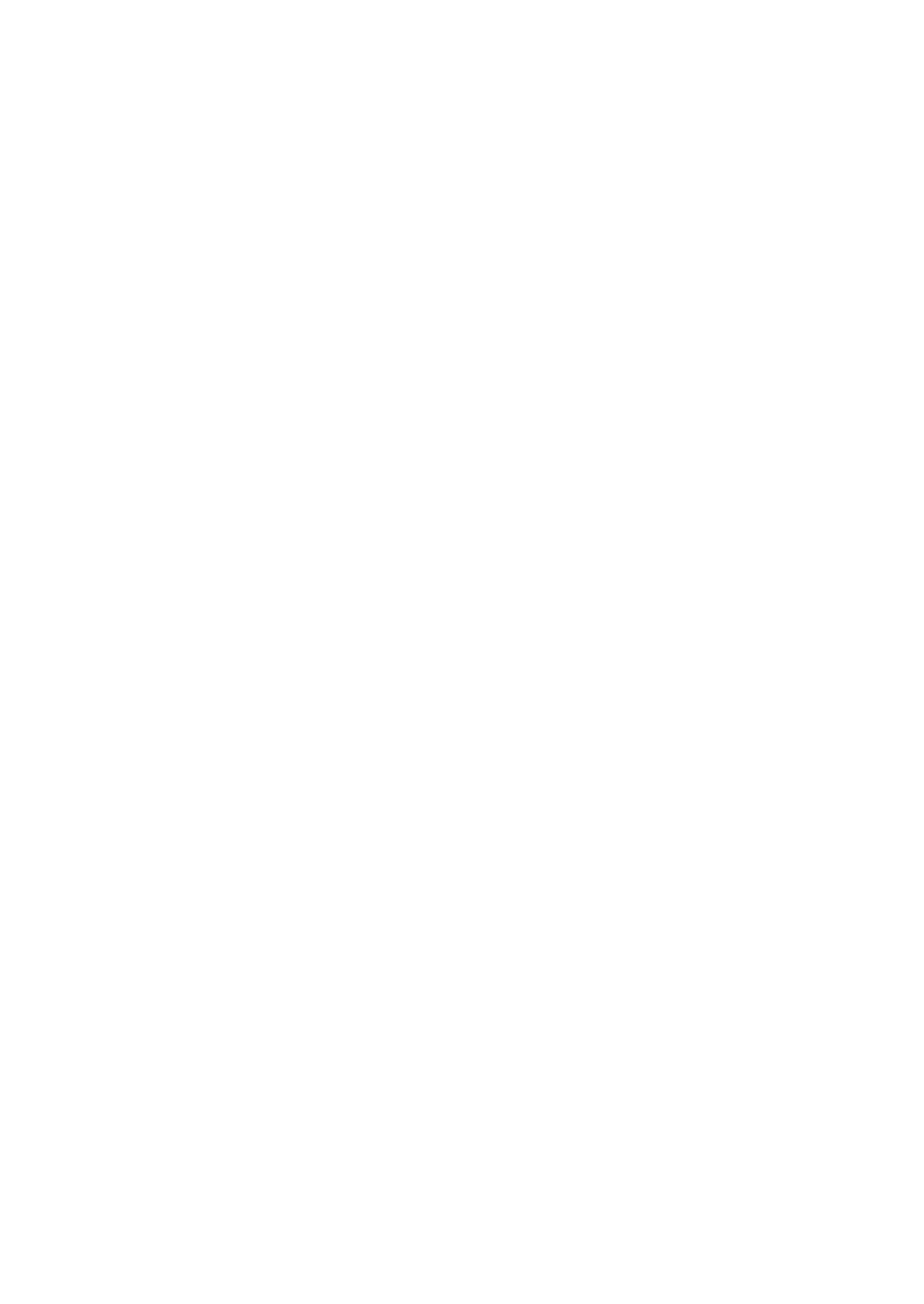# Atatürk Üniversitesi •Atatürk University Türkiyat Araştırmaları Enstitüsü Dergisi • Journal of Turkish Researches Institute TAED-71, 2021. 1-14

# **TÜRKİYE TÜRKÇESİNDE -(y)AcAK EKİNİN** "KİFAYETSİZLİK" KİPLİK ANLAMINDA KULLANIMLARI USES OF *-(y)AcAK* SUFFIX IN THE MEANING OF<br>"Incompetency" modality in turkish

# TALİP DOĞAN

# **Öz**

Türkiye Türkçesinde *-(y)AcAK* eki, sıfatfiilli kuruluşlar ile temel cümlelerdeki bazı kullanımlarında kifayetsizlik kiplik anlamını bildirmektedir. Sıfat-fiilli kuruluşları aile, toplum ya da kurum içinde bir statü bildiren isim, bu ismi fiilleştiren *-(y)AcAK*'lı ol- fiili (olacak) ve sıfat-fiile bağlı tamlayıcı teşkil etmektedir. Bu kuruluşlarda tamlayıcı, statü bildiren isimle ilgili olup yine statü bildiren bir isim ya da sıfattır. Kifayetsizlik kiplik anlamını çoğunlukla bu isim ya da sıfatlar belirlemektedir. *-(y)AcAK* eki, temel cümlelerde kullanılması durumunda bir de dil birimiyle kalıplaşmıştır. *-(y)AcAK* ekli temel cümlelerde de benzer şekilde statü bildiren bir ismin kifayetsizliği ortaya konulmaktadır. Bu yapılarda aslında gerçekleşmiş bulunan olaylar, gerçekleşmiş sayılmayıp yeniden tasarlanmakta ve gelecek zaman eki *-(y)AcAK* ile bir potansiyel hâlinde sunulmaktadır. Gelecek zaman eki *-(y)AcAK* ile potansiyel hâlinde sunulmuş olan olaylar, bir yandan da kifayetsizlik içerikli anlamlarla aktarılmaktadır. Bununla birlikte söz konusu yapılara üstelik, sözde, sözüm ona, güya gibi zarflar ile yuh be, tüh, yazık gibi ünlem da pekiştirici işleviyle katılabilmektedir.

**Anahtar Kelimeler**: Türkiye Türkçesi, Gelecek Zaman, -(y)AcAK, Kifayetsizlik, Kiplik

## **Abstract**

In Turkish, -(y)AcAK suffix states the meaning of incompetency modality in some of its uses in participle constructions and main sentences. The participle organizations constitute the noun that declares a status within the family, society or institution, the verb ol- with -(y)AcAK (olacak) that makes this name the verb and the complement depending on the participle. In these organizations, a complement is a name or an adjective that is related to the name that declares status and again indicates status. The meaning of incompetency is mostly determined by these nouns or adjectives. - (y)AcAK suffix is molded with "bir de" language unit when used in main sentences. Similarly, in the main sentences with -(y)AcAK suffix, the incompetency of a noun that states status is revealed. In these structures, the events that have actually happened are not considered to be realized but are redesigned and presented as a potential with the future tense suffix -(y)AcAK. The events presented in potential form with the future tense suffix -(y)AcAK are also conveyed with meanings of incompetency. However, adverbs such as "moreover, so-called, so-called, supposedly" and interjections such as "boo, alas, pity" can also be added to these structures with their reinforcing function.

**Key Words**: Turkish, Future Tense, - (y)AcAK, Incompetency, Modality.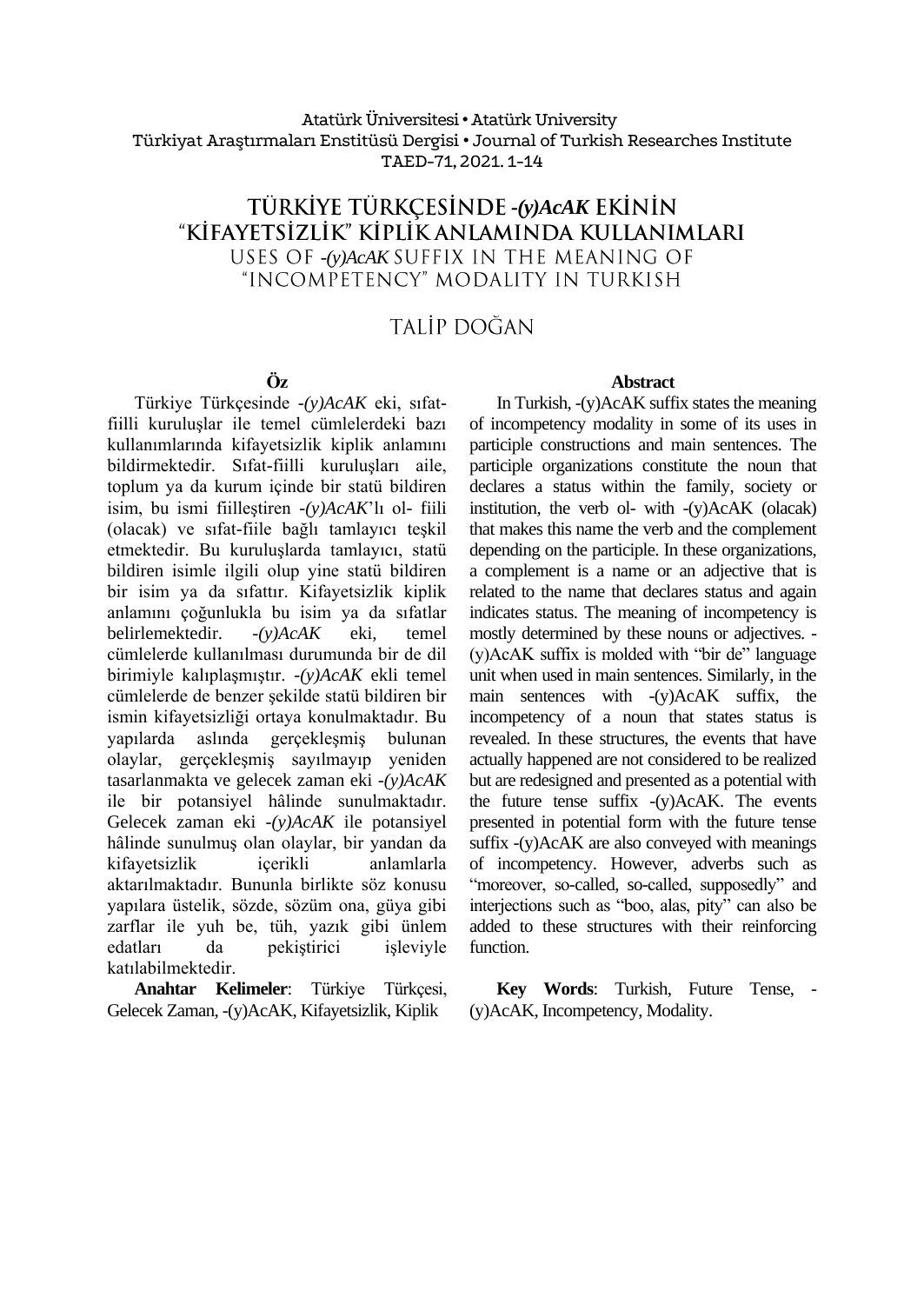#### *Structured Abstract*

*In the field of Turkic, the suffix -(y)AcAK is an element more specific to Oghuz. As a matter of fact, the suffix is witnessed in the Old Oghuz texts with the function of the participle suffix. The suffix -(y)AcAK has a wide usage, especially in Turkish today, in both finite and infinite verbs.*

*In Turkish, the suffix -(y)AcAK has the feature of simultaneously marking both future tense and various modality meanings (request, order, probability, prediction, intention, plan, suggestion, etc.) in finite verbs, in other words, in the main sentence. In addition to the suffix - (y)ACAK, other suffixes, words or syntactic elements may also be determinant in shaping the modality meanings. The future tense is to describe an event that will or may occur at some point after the moment of speaking. An event that has not yet occurred but is expected, anticipated and intended, on the other hand, is called "prospectivity" in the category of aspect. In short, there is no event that has occurred or is happening in the future time or with prospectivity; the event is observed as a potential whole with the future projection. This allows for the development of modality meanings.*

*On the other hand, the suffix -(y)AcAK, although not as wide as it is in the main sentence, can also mark modality meanings when used in infinite verbs. In such sentences containing infinite verbs with an -(y)AcAK suffix, supporting elements of modality meanings can also be added.*

*In Turkish, the suffix -(y)AcAK, in some of its original uses, also marks a modality meaning that can be called incompetency. Here, incompetency "not being enough for something, not catching up, not being enough; the inability and ability to do a job; not being worthy, incompetence, incompetence" contains details of meaning. -(y)AcAK suffix can indicate incompetency in both participle organizations and basic sentences. However, participle organizations are more common. In the participle organization, generally family, society, institution, etc. The conjunction of a noun declaring a status or a role in it, the verb "ol-" with - (y)AcAK that makes this name (will be) and the participle dependent complement is in question. A complement is a noun or an adjective related to the name indicating status and also indicating status. The content of incompetency is usually revealed by this name or adjective. Here, in a way, the status of the person mentioned with these words is lowered, and sometimes it is drawn to the bottom. In usages where the -(y)AcAK suffix forms a basic sentence, the language unit "bir de" is stereotyped. Of course, the declaration of a status name and the incompetency of that status also applies to the basic sentences attached to -(y)AcAK. It is noteworthy that in both uses, the suffix -(y)AcAK is not a main verb, but a "ol-" verb after a noun with or without a possessive (status name). Participles and predicates with -(y)AcAK in surface structure are in positive. However, situations that are not welcomed or unsuitable are described with these structures with -(y)AcAK. In addition, elements that complement the modality meaning and determine the details can also be used in both expressions.* 

*These uses with -(y)AcAK have their own specific limitations and conditions. These events are not considered to be realized but are redesigned and presented as a potential with the future tense or prospectivity view suffix -(y)AcAK. More precisely, the events here are carried into a fictional possibility and possibility of realization with the suffix -(y)AcAK. The event is also reflected in this potentiality with incompetency or other similar implications.*

*There are a number of elements that are included in the incompetency statements attached to -(y)AcAK. These elements are not necessary in expressing the modality meaning. However, these are elements that support and complement the revelation of modality meaning. In participle organizations, the sign adjectives (o, bu, şu) and the nouns or nounized adjectives that are brought after the participle have some support for modality meaning. First of all, the*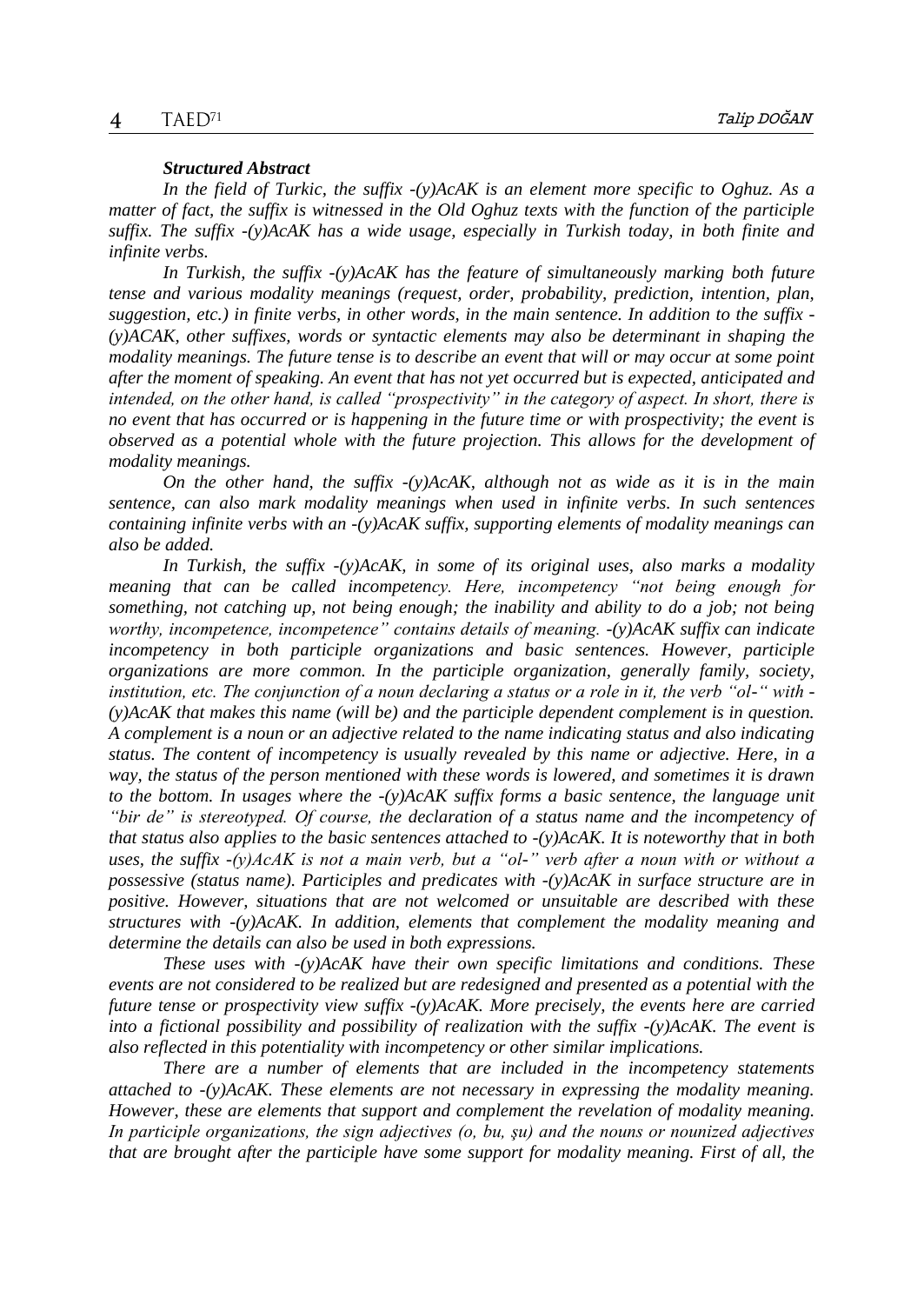$5^{\circ}$ 

 $TAFD<sup>71</sup>$ 

*sign adjectives make it clear by showing the incompetency statement. It is seen here "o" the sign adjective is preferred more.*

*When the suffix -(y)AcAK is used in the main sentence, adverbial words such as "moreover, so-called, so-called, supposedly" that clarify and support the modality meaning can be added. Sometimes, exclamation ppstposition-type words are introduced that reflect the speaker's approach towards incompetency.* 

*The use of this structure with an -(y)AcAK suffix in the first person in the basic sentence is almost nonexistent. The reason for this is not that the aforementioned structure could not be established grammatically in first persons. The meaning of the marked incompetency of modality is that it is incompatible to be produced in the first person.* 

# **Giriş**

Türk dili alanında *-(y)AcAK* eki, daha çok Oğuzcaya özgü bir unsurdur. Nitekim ek, Eski Oğuz Türkçesi metinlerinde sıfat-fiil eki işleviyle tanıklanır. *-(y)AcAK* ekli bu sıfatfiillerin bir kısmı aynı zamanda yer, alet ismi gibi kelimelerdir: *görecek yir* "görülecek yer", *ḳorḳacaḳ nesne* "korkulacak nesne", *ḳoyacaḳ ḳab* "bir şey konulacak kap (koyma kabı)". Bununla birlikte ek, aynı işlevle Kıpçak Türkçesinde de kullanılmıştır: *turaçaḳ* "duracak yer", *olturacaḳ yir* "oturulacak yer (oturma yeri)". *-(y)AcAK*, gelecek zaman kipi eki işleviyle ise Oğuz sahasında (Türkiye ve Azerbaycan) en geç 14. yüzyılda ortaya çıkmış, yine bu sahanın metinlerinde 14-15. yüzyıldan itibaren kullanılagelmiştir. Diğer taraftan *- (y)AcAK* eki, Türkiye ve Azerbaycan sahası kanalıyla Gagavuz, Türkmen, Özbek, Karakalpak, Kırım, Kazan, Başkurt, Nogay, Kumuk Türkçelerine de geçmiştir (bk. Korkmaz 2005: 3-11; Ercilasun vd. 2006: 414-417). *-(y)AcAK* eki, bilhassa Türkiye Türkçesinde gerek bitimli ve gerekse bitimsiz fiillerde geniş bir kullanıma sahiptir (Korkmaz 2003: 623-637, 966-983).

# *-(y)AcAK* **Ekinin Kifayetsizlik Kiplik Anlamında Kullanımları**

Türkiye Türkçesinde *-(y)AcAK* eki, bitimli fiillerde diğer bir deyişle temel cümlede hem gelecek zamanı hem de çeşitli kiplik anlamları (istek, emir, olasılık, tahmin, niyet, plan, öneri vd.) aynı anda işaretleme özelliğine sahiptir<sup>1</sup>. Kiplik anlamların şekillenmesinde *-(y)AcAK* ekinin yanında ayrıca başka ek, sözcük veya söz dizimsel unsurlar da belirleyici olabilmektedir. İlgili literatürde M. Enç, L. Johanson, N. E. Uzun gibi kimi araştırmacılar tarafından gelecek zaman eklerinin kiplik anlamları bildirmesinin birincil ve daha baskın olduğu kaydedilmiştir<sup>2</sup>. Gelecek zaman, konuşma anından sonraki bir zamanda ortaya çıkacak ya da çıkma ihtimali bulunan bir olayı anlatmaktır. Henüz ortaya çıkmamış ancak umulan, tahmin edilen, niyet edilen bir olay diğer taraftan görünüş kategorisinde *öngörülü bakış* (prospectivity) olarak adlandırılmaktadır (Uğurlu 2003: 129; Demir 2016: 118-119). Kısaca gelecek zamanda ya da öngörülü bakışta gerçekleşmiş ya da gerçekleşmekte olan bir olay söz konusu değildir; olay gelecek projeksiyonu ile potansiyel bir bütün hâlinde gözlemlenmektedir. Bu da beraberinde kiplik anlamların gelişmesine imkân sağlamaktadır. Bir başka açıdan gelecek zaman ile kiplik arasında tabii olarak semantik bağlar

 $\overline{a}$ 

<sup>1</sup> Türkçede *-(y)ACAK* ekinin ve diğer gelecek zaman eklerinin kiplik anlamları hakkında bk. Torun (2013).

<sup>2</sup> Ayrıntılı bilgi için *bak.* Demir (2008: 43-46), Usta (2013: 89-91).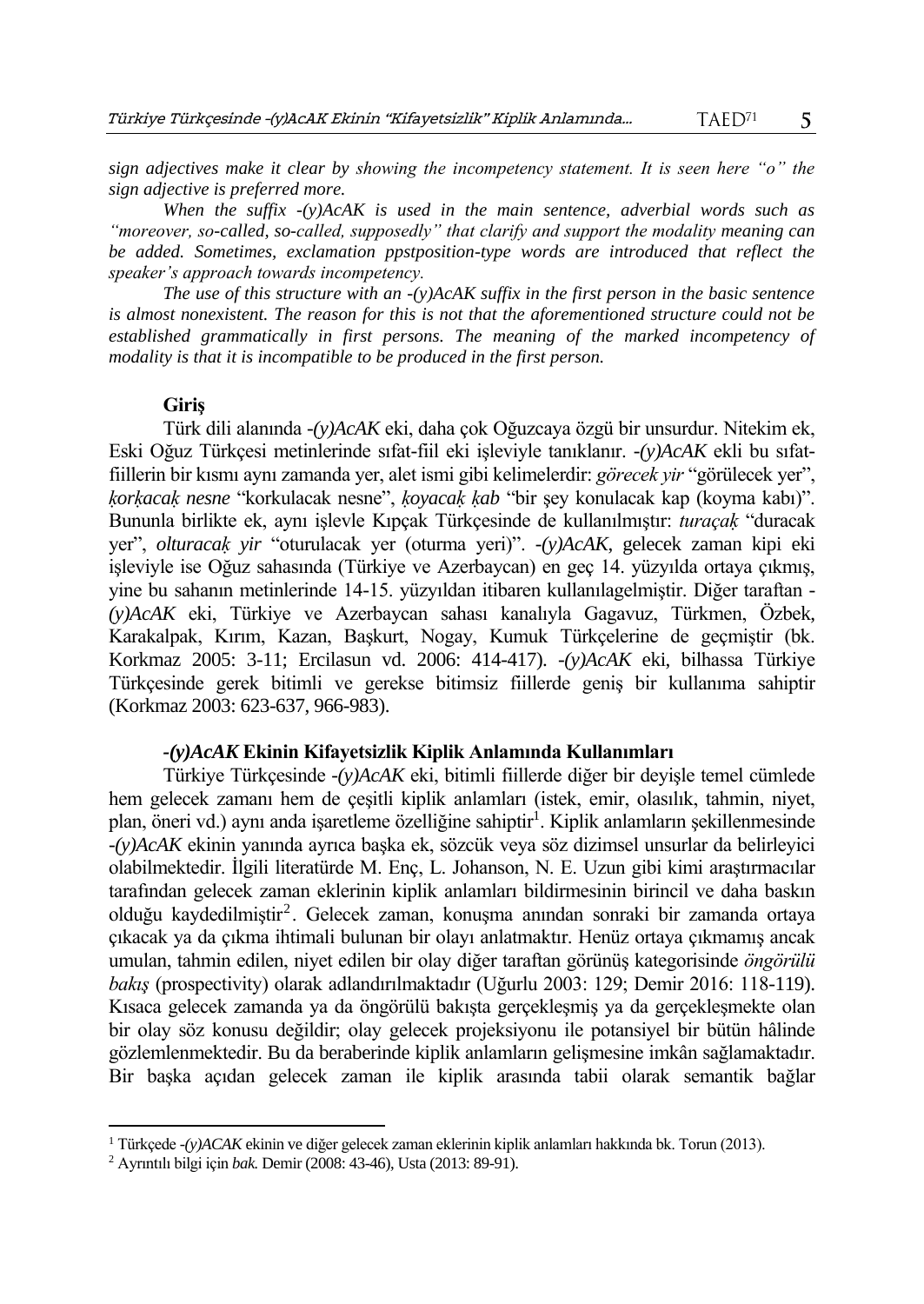$\overline{a}$ 

bulunmaktadır. Söz gelişi aşağıdaki (1), (2) ve (3) nolu cümlelerde *-(y)AcAK* ekiyle bir yandan da sırasıyla istek, emir ve tahmin kiplikleri bildirilmiştir<sup>3</sup>:

(1) *Şoför Bey, ilerideki kavşağı geçtikten sonra ineceğim.*

(3) *Cüzdanın muhtemelen dolabın alt çekmecesinde olacak.*

Diğer yandan *-(y)AcAK* eki, temel cümlede olduğu genişlikte olmamakla beraber bitimsiz fiillerde kullanıldığında da kiplik anlamları işaretleyebilmektedir (Erkman-Akerson & Ozil 1998: 306-311; Deniz Yılmaz 2009: 76-80). *-(y)AcAK* ekli bitimsiz fiillerin yer aldığı bu tür cümlelerde yine kiplik anlamları destekleyici unsurlar katılabilir. Örneğin aşağıda *-(y)AcAK* eki; (1) nolu cümlede işe yarama, (2) nolu cümlede edilgen çatılı fiile getirilmek suretiyle gereklilik kiplik anlamlarının ifadesinde kullanılmıştır:

(1) *Lâkin yanında, yörende ufacık bir ateş, ısınacak bir şey bulunmayacak!* (NH).

(2) *Günün iş planını önceden hazırlayıp işe başlamak hem yapılacak işleri kolaylaştırır hem de*… (BB: 85).

Türkiye Türkçesinde *-(y)AcAK* eki, bazı özgün kullanımlarında ayrıca *kifayetsizlik* olarak adlandırılabilecek bir kiplik anlamı da işaretlemektedir. Burada kifayetsizlik "bir şeye yetmeme, yetişmeme, kâfi gelmeme; bir işi yapabilecek yetenek ve yeterlikte olmama; layık olmama, ehliyetsizlik, liyakatsizlik" vb. anlam ayrıntılarını içermektedir. *-(y)AcAK*  eki, hem sıfat-fiilli kuruluşlarda hem de temel cümlede kifayetsizlik bildirebilmektedir. Ancak sıfat-fiilli kuruluşlar daha yaygındır. Sıfat-fiilli kuruluşta genellikle aile, toplum, kurum vb. içinde bir statü veya rol bildiren isim, bu ismi fiilleştiren *-(y)AcAK*'lı *ol-* fiili *(olacak)* ve sıfat-fiile bağlı tamlayıcının birlikteliği söz konusudur. Tamlayıcı, statü bildiren isimle ilgili olan ve yine statü bildiren bir isim ya da sıfattır. Kifayetsizliğin içeriği genellikle bu isim ya da sıfatla ortaya konulmaktadır. Burada bir nevi, bu kelimelerle bahsi geçen kişinin statüsü düşürülmekte, kimi zaman da diplere çekilmektedir. *-(y)AcAK* ekinin temel cümle kurduğu kullanımlarda ise *bir de* dil birimi kalıplaşmış durumdadır. Tabii, bir statü isminin ve o statünün kifayetsizliğinin bildirilmesi *-(y)AcAK* ekli temel cümleler için de geçerlidir. Esasında bu kuruluşlar, Türkçenin söz dizimi işleyişi içinde birinin diğerine dönüştürülmüş biçimleridir. Örnek: *kardeşiniz olacak (o) densiz… = … o densiz bir de kardeşiniz olacak* gibi. Her iki kullanımda da *-(y)AcAK* ekinin bir esas fiile değil, iyelik ekli veya eksiz bir isimden (statü ismi) sonra *ol*- fiiline getirilmesi dikkat çekicidir. Yüzey yapıda *-(y)AcAK*'lı sıfat-fiiller ve yüklemler olumlu çekimdedir. Fakat *-(y)AcAK*'lı bu yapılarla hoş veya uygun karşılanmayan durumlar anlatılmıştır. Ayrıca her iki anlatımda kiplik anlamı tamamlayan ve ayrıntıları belirleyen unsurlar da kullanılabilmektedir. Şu örneklerde *-(y)AcAK* ekiyle sıfat-fiilli kuruluşlarda ve temel cümlelerde kifayetsizlik kiplik anlamı bildirilmiştir:

<sup>(2) [</sup>Patrondan işçilere:] *-Paketlemeyi bugün mutlaka bitireceksiniz.* 

<sup>3</sup> Çalışmadaki örneklerin bir kısmı, Türkiye Türkçesinde kabul edilir ölçüde olmak kaydıyla tarafımızdan verilmiştir. Diğer örnekler ise genel ağ ortamından yayımlanmış olan eserlerden derlenmiştir. Örneklerin bazıları, genel ağda sayfa numarası verilmediği için çalışmada sadece eser adıyla sunulmuştur.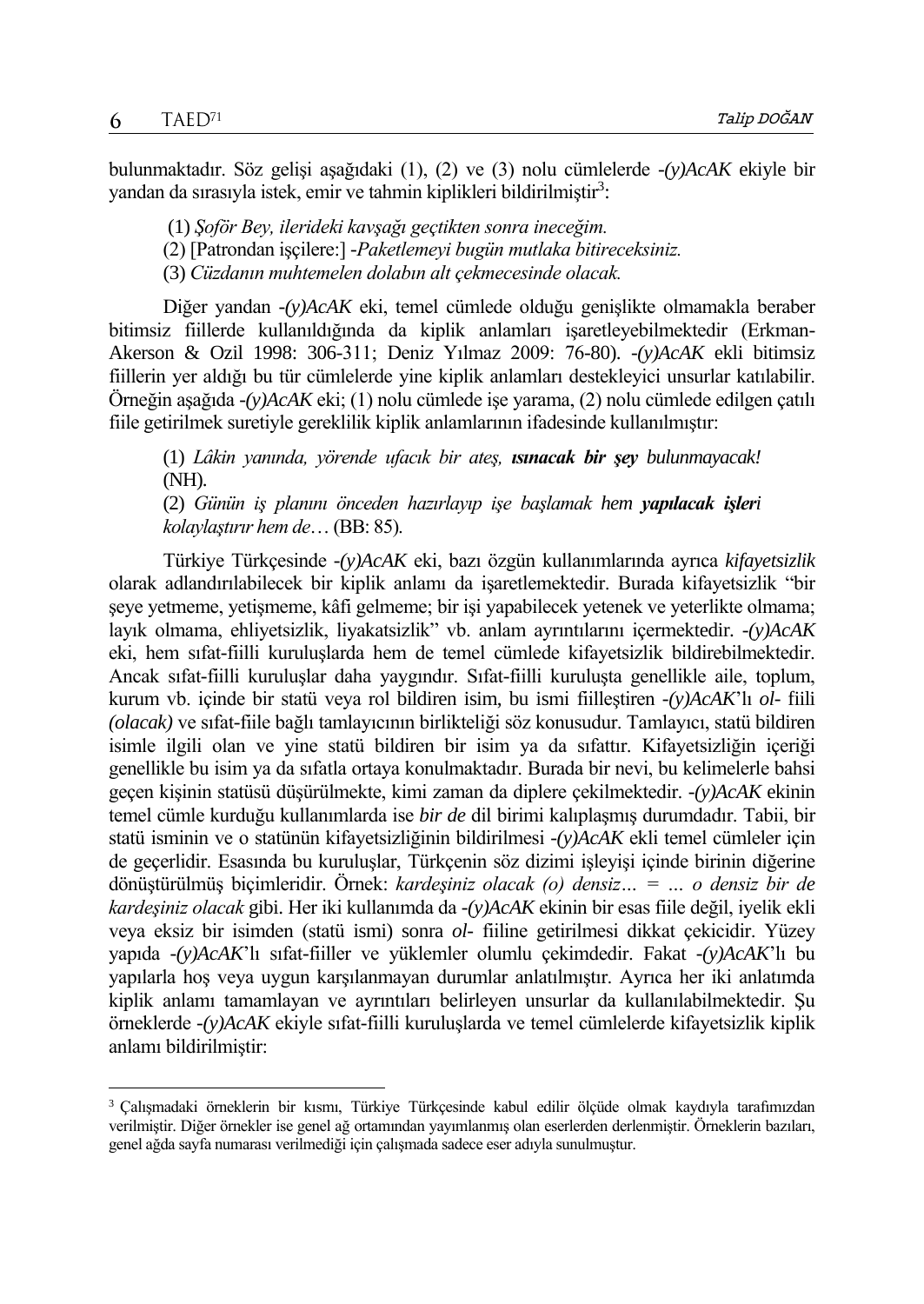(1) *Kocan olacak (o) adam sonunda yakayı ele verdi.*

- (2) *Ortağı olacak (o) pislik her şeyi itiraf etmiş.*
- (3) *Azıcık utan, bir de esnaf olacaksın.*
- (4) *Yazık ki ne yazık, bir de abi olacak.*

 $\overline{a}$ 

*-(y)AcAK* ekli bu kullanımların kendine özgü birtakım sınırları ve şartları bulunmaktadır. *-(y)AcAK* ekli fiillerdeki olay aslında gerçekleşmiş durumdadır. Yukarıdaki örneklerde *(senin) kocan ol-*, *(onun) ortağı ol-, usta ol-, abi ol-* dil birimlerinde esas itibarıyla vuku bulmuş, gerçekleşmiş olaylar söz konusudur. İşte bu olaylar, gerçekleşmiş sayılmayıp yeniden tasarlanmakta ve gelecek zaman ya da öngörülü bakış eki *-(y)AcAK* ile bir potansiyel hâlinde sunulmaktadır. Daha doğrusu burada olaylar *-(y)AcAK* ekiyle kurgusal bir gerçekleşme imkânı ve ihtimali içine taşınmaktadır. Olay bu potansiyelliğin içinde aynı zamanda kifayetsizlik veya buna yakın diğer imalarla yansıtılmaktadır. Ayrıca *- (y)AcAK* ile bildirilen kifayetsizlik konusunda konuşur, emin ve nettir. Bir potansiyele taşınıp sunulan olayın gerçekleşmesi genellikle muhtemel görülmemektedir. Yani olayın gerçekleşmesine dair bir beklenti azdır ya da bulunmamaktadır. Kısacası, yukarıdaki örnekler üzerinde *(senin) kocan ol-*, *(onun) ortağı ol-, usta ol-, abi ol-* gibi olayların gerçekleşmeyeceğine inanılmaktadır<sup>4</sup>. Bu yapılarla bazen de söz konusu öznelerin, statü veya rollerinden bekleneni yapmamasına dayalı olarak sitemde bulunulduğu da görülmektedir:

(1) *"Yahu bir de arkadaş olacaksınız, parmağınızı kıpırdatmıyorsunuz şu kitaba ad bulmak için!" diye çıkıştığımda, bir "toplu şiirler" kitabı için konulabilecek en güzel ad olan "Dün Kitabını" …* (V: 44)

(2) *Ayıp ediyorsun, yirmi yıllık müşterimiz olacaksın bir de böyle hassas bir konuda seni hiç yanlış yönlendirir miyiz?*

Türkiye Türkçesinde olayların bir potansiyel hâlinde sunulmasında *-(y)AcAK*'ın yanında *-Ar ~ -(X)r* geniş zaman eki ve *-(X)yor* şimdiki zaman eki de kullanılmaktadır. Kifayetsizlik kiplik anlamında *-Ar*  $\sim$  -(X)r genis zaman ya da -(X)vor simdiki zaman eklerinin değil de *-(y)AcAK* ekinin kullanılmasının muhtemelen iki sebebi vardır: i. Bu cümlelerde tasarlanıp görüntüye tekrar getirilen, esasında gerçekleşmiş, ortaya çıkmış bulunan bir olaydır. Burada olay daha sonra *-(y)AcAK* ile potansiyellik içinde gerçekleşme zemininden uzaklaştırılmaktadır. ii. Potansiyel olayların gerçekleşmesine yönelik inançtaki emin olma derecesi de yine *-(y)AcAK*'ın özelliklerine uymaktadır. Zira Johanson'un (1994: 255) da kaydettiği üzere *-Ar ~ -(X)r* geniş zaman ve *-(X)yor* şimdiki zaman ekleriyle bildirilen olaylarda emin olma ya da kesinlik derecesi, *-(y)AcAK* ekine göre zayıftır. Söz

<sup>4</sup> *-(y)AcAK*'lı sıfat-fiillerin bu türlü kullanımlarına Deniz Yılmaz da değinmiştir. Deniz Yılmaz, sıfat-fiilli kuruluşlardaki kiplik anlamı şu şekilde dile getirmiştir: *"edenin (…) eylemi (…) gerçekleştirmiş bile olsa, layıkıyla yerine getir(e)mediği veya getir(e)meyeceği, edenin sözü edilen şeye layık olmadığı, başka bir deyişle konuşanın bakış açısına göre 'hoş olmayan, istenmeyen eylem' alışılmış kiplik anlatılanını dile getirir." -(y)AcAK*'ın buradaki zamanla ilgili işlevini de şöyle açıklamıştır: *… "'eylemin, gelecek değil, şimdiki eylem, daha doğrusu geçmişte başlayıp şimdiki zamanda yerine getirilmeye devam eden eylem olarak düşünüldüğünü' anlatılanı da iletmektedir."* (2002: 115-116; 2009: 79).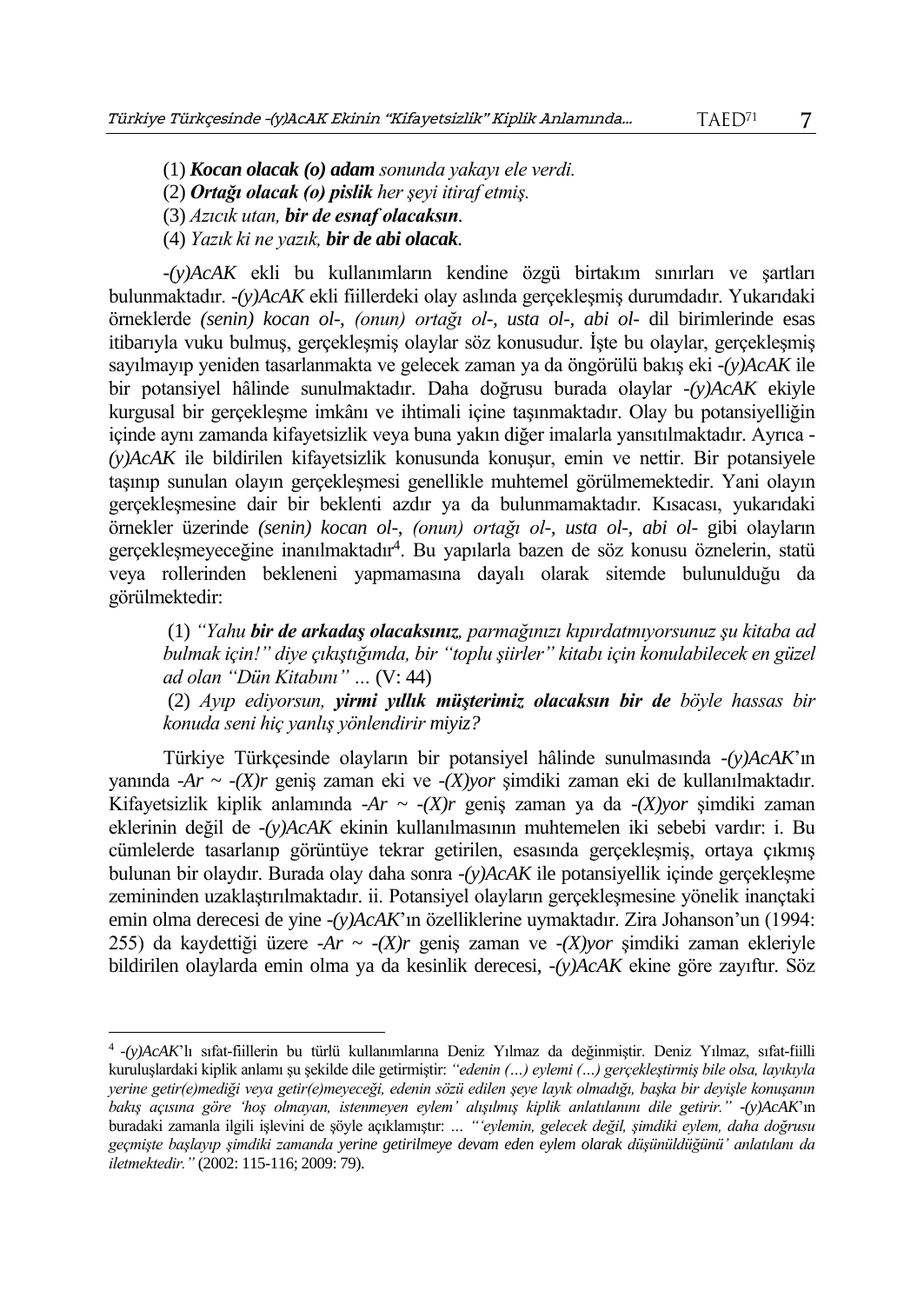gelişi, *yarın işe başlarım / yarın işe başlıyoruz / yarın işe başlayacağız* cümlelerinde sonuncusu, daha fazla emin olmayı ifade eder.

*-(y)AcAK* ekli kifayetsizlik bildirimlerine dâhil edilen birtakım unsurlar vardır. Bu unsurlar, kiplik anlamın ifadesinde zorunlu değildir. Ancak bunlar kiplik anlamın açığa çıkmasını destekleyen ve tamamlayan unsurlardır. Sıfat-fiilli kuruluşlarda sıfat-fiilden sonra getirilen işaret sıfatlarının (*o, bu, şu*) ve bunlarla belirtilen isimlerin ya da isimleşmiş sıfatların kiplik anlama bazı destekleri bulunmaktadır. Öncelikle işaret sıfatları, kifayetsizlik bildirimini gösterme yoluyla belirginleştirmektedir. Burada *o* işaret sıfatının daha çok yeğlendiği görülmektedir. *O* işaret sıfatı, *bu* ve *şu*'dan daha uzağı göstermektedir. Bu sebeple *o* işaret sıfatı, gıyabi konuşmaya imkân vermekte ve böylelikle doğası gereği kifayetsizlik bildirimine uygun düşmektedir. Yine bu minvalde işaret sıfatı *bu,* yakını gösterme özelliğinden dolayı diğerlerine nazaran az tercih edilmektedir. Tabii, cümlelerde işaret sıfatları bazen de söylenmemektedir. İşaret sıfatlarıyla gösterilen ya da doğrudan *olacak* sıfat-fiiliyle belirtilen isimlerin ya da isimleşmiş sıfatların içeriğinin de kiplik anlamı tayin edici rolü vardır. Çünkü kifayetsizlik altında sunulmak istenen imalar bu içeriklere göre şekillenmektedir. Aşağıda "layık görmeme, değersiz ve küçük görme, hakaret, aşağılama" gibi, kifayetsizliğe işaret eden yelpaze; *adam, herif, karı, cadaloz, sarı yılan, sümsüklü oğlan, ne idüğü belirsiz iblis, alçak, eşek, hayvan, pislik herif* kelimeleriyle çeşitlenmiştir:

(1) *Kocanız olacak şu adam, kızımın yolunu kesti de başımıza ne işler açtı biliyorsunuz.* (TDŞ: 77)

(2) *Çıkar o kemeri belinden ve götür babalığın olacak o herife ver!* (İA: 5658) (3)

(3) *Kiraz, adı batasıca kız! Anan olacak karıyı ne demeye kudurttun?* (YK-I: 196)

(4) *Gerçi geç kalmasına hak veriyordum, annesi olacak Emma cadalozuyla yalnız kalmak iyi gelmemişti ona…* (AN)

(5) *… gam yiyip kasavet çekme kızım! Seni öldürürse üvey anan olacak sarı yılan öldürür.* (BTM: 9)

(6) *… torunun olacak o sümsüklü oğlanı ikide birde buraya sokup her şeyin altını üstüne getiriyorsun.* (GG: 35)

(7) *Abin olacak o ne idüğü belirsiz iblisten sana mektup var.* (KO)

(8) *Babam olacak o alçak da kemiklerimi topladı.* (F)

(9) *Adı batsın! Anlayamadın mı hâlâ... Adı Kâmil, Soyadı Dönmezer! Yâni babam! Babam olacak eşek! Babam olacak hayvan bu resmen bunayan!...* (GH: 34)

(10) *Madron dostum, gerçekten torbacın olacak pislik herif aldığı paranın hakkını veriyor…* (KA: 169)

*O, bu, şu* işaret sıfatları, bazen de sıfat-fiilli cümlelerin başında kullanılmaktadır:

(1) *O annesi olacak kadına söyle, hayat boyu yalnız kalsam bile almayacağım onun kızını!* (KM)

(2) *Canını bağışladığım o ağa olacak it, o cıscıbıl bütün köylüye rezil ettiğim ırz düşmanı, giyinmiş, kuşanmış, başımda dikelmiyor mu?* (Y)

*-(y)AcAK* eki temel cümlede kullanıldığında kiplik anlamı belirginleştiren ve destekleyen *üstelik, sözde, sözüm ona, güya* gibi zarf türünde kelimeler katılabilmektedir. Kimi zaman da konuşurun kifayetsizlik yönündeki yaklaşımını yansıtan ünlem edatı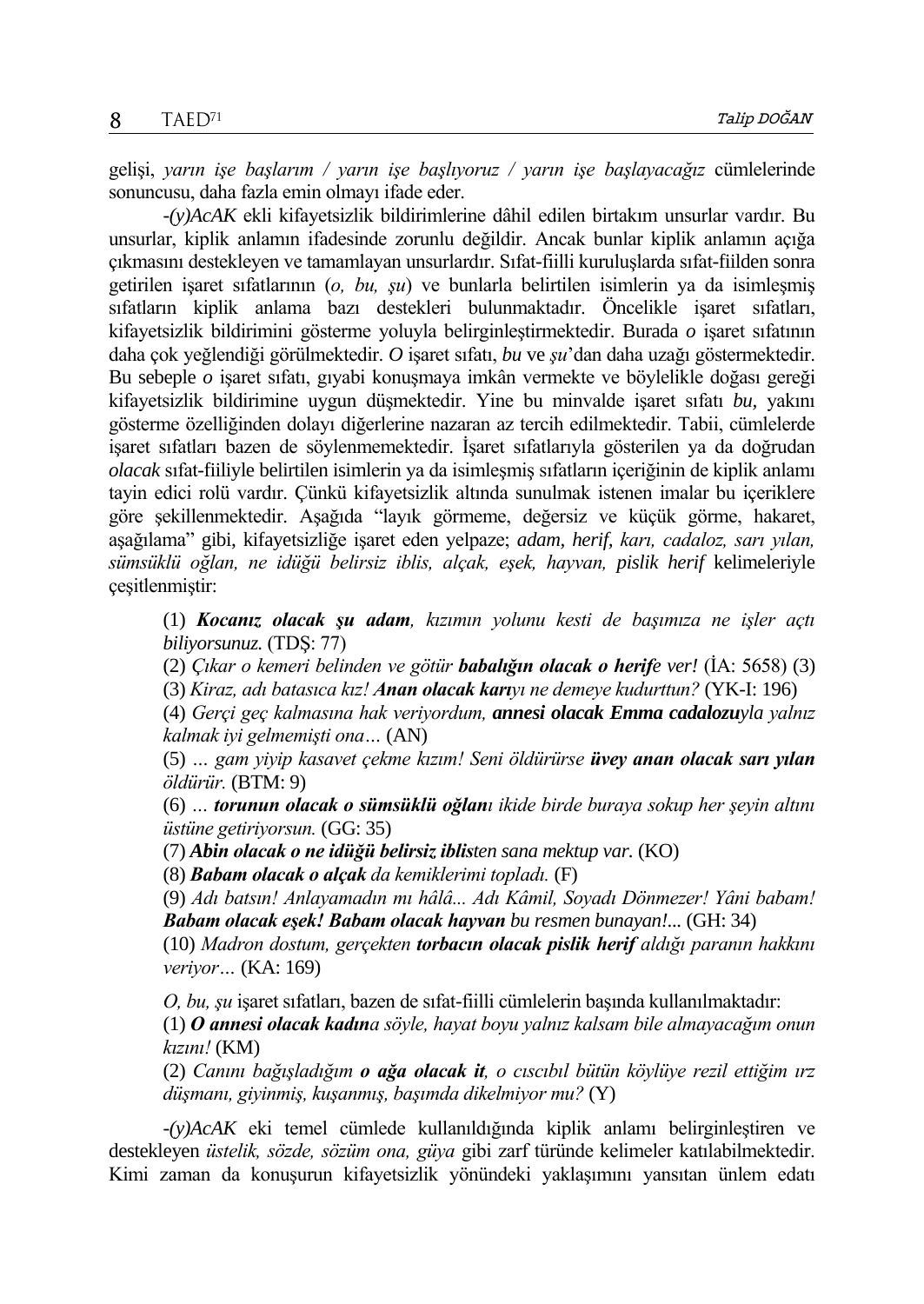türünde kelimeler getirilmektedir. Aşağıda *yuh be, tüh, yazık* gibi ünlem edatları bunun örnekleridir. Aynı zamanda kifayetsizlik kiplik anlamı hakkında ipuçları taşıyan bu unsurlar, *bir de* dil biriminin önüne getirilebilmektedir:

(1) *"Bizim oğlumuz yapmaz, koskoca kadın, bir de öğretmen olacaksın, iftira atmaya utanmıyor musun?" dediklerinde öğretmenimiz ne diyeceğini bilememiş ve çok ağlamıştı.* (HAY: 52)

(2) *Sözde bir de Müslüman olacak bunlar... 'Hümeze Suresi' onları çarpacaktır.* (BSH: 63)

(3) *Güya bir de hem şair hem de felsefeci olacak... Ahlak kurallarına riayet etmedikten sonra ne önemi var ki!* (HBÖ: 292)

(4) *Bu kadar mı ulan benim arkamdan söyleyecekleriniz, yuh be, bir de arkadaş olacaksınız.* (Fİ)

(5) *Trafik polisi yine öğrencilere döndü: -Tüh, bir de öğrenci olacaksınız. Yazıklar olsun, bir parle vu'ya karşı laf edemediniz*. (İU: 78)

(6) **"***Yazık, yazık . . . Bir de erkek olacaksınız!" diye söze karıştı topal oğlan.* (K: 28)

(7) *"Yaşına bak da kendinden utan... Üstelik de doktor olacaksın; atlara bakar, onların her derdinden anlarsın bir de.* (DD: 199)

*-(y)AcAK* ekli bu yapının temel cümlede 1. kişilerde kullanımı nerdeyse yok gibidir. Bunun sebebi, söz konusu yapının 1. kişilerde dil bilgisel olarak kurulamaması değildir. İşaretlenen kifayetsizlik kiplik anlamının, 1. kişilerde üretilmesinin uyumsuz olmasıdır. Başka bir deyişle kişi ya da kişilerin kendi kendilerinin kifayetsizliğini ifade etmesi alışılmamış bir durumdur:

(1) *Üstelik bir de futbolcu olacağım.* (2)*Sözde bir de usta olacağız.*

Kimi zaman *olacak* sıfat-fiilinden sonra gelen ve çoğunlukla da kiplik anlamı açığa çıkarmaya yarayan isim veya sıfatların kullanılmadığı da olur. Bu örneklerde *olacak* sıfatfiili, isim gibi işlem görür ve ayrıca durum ekleri alabilir:

(1) *… ya da evde annemin konusu her açıldığında "hep o anası olacağın yüzünden" diye anlamını bilmediğim ama kulağıma paslı raptiyeler gibi batan yakıştırmalarla onun adını anan kendisi değilmiş gibi selamına karşılık verip uzatırdı elini.* (YK-II) (2) *"Birkaç yiğit alıp gelip babam olacağın tekkesini başına yıkıp beni neden alıp gitmez" diye kızmıştır.* (DA: 308)

Öte yandan, bilhassa sıfat-fiilli kuruluşlarda statü bildiren isimle ilgili kullanılan ve geniş ölçüde kifayetsizlik bildiriminin belirleyicisi olan sıfat veya isimler farklı özellikte olduğunda diğer türlü gelecek zaman işlevi mevzubahistir. Doğrusu bu yapının farklı bağlamda gelecek zamanı ifade ettiği görülmektedir. Örneğin aşağıda *o görkemli, güçlü kadın* ve *o tatlı cariye* dil birimlerinin olduğu sıfat-fiilli kuruluşlarda aslında gerçekleşmiş bir olayın tekrar gelecek zamanda sunulması değil, yalnızca gelecek zamanda gerçekleşecek olay söz konusudur: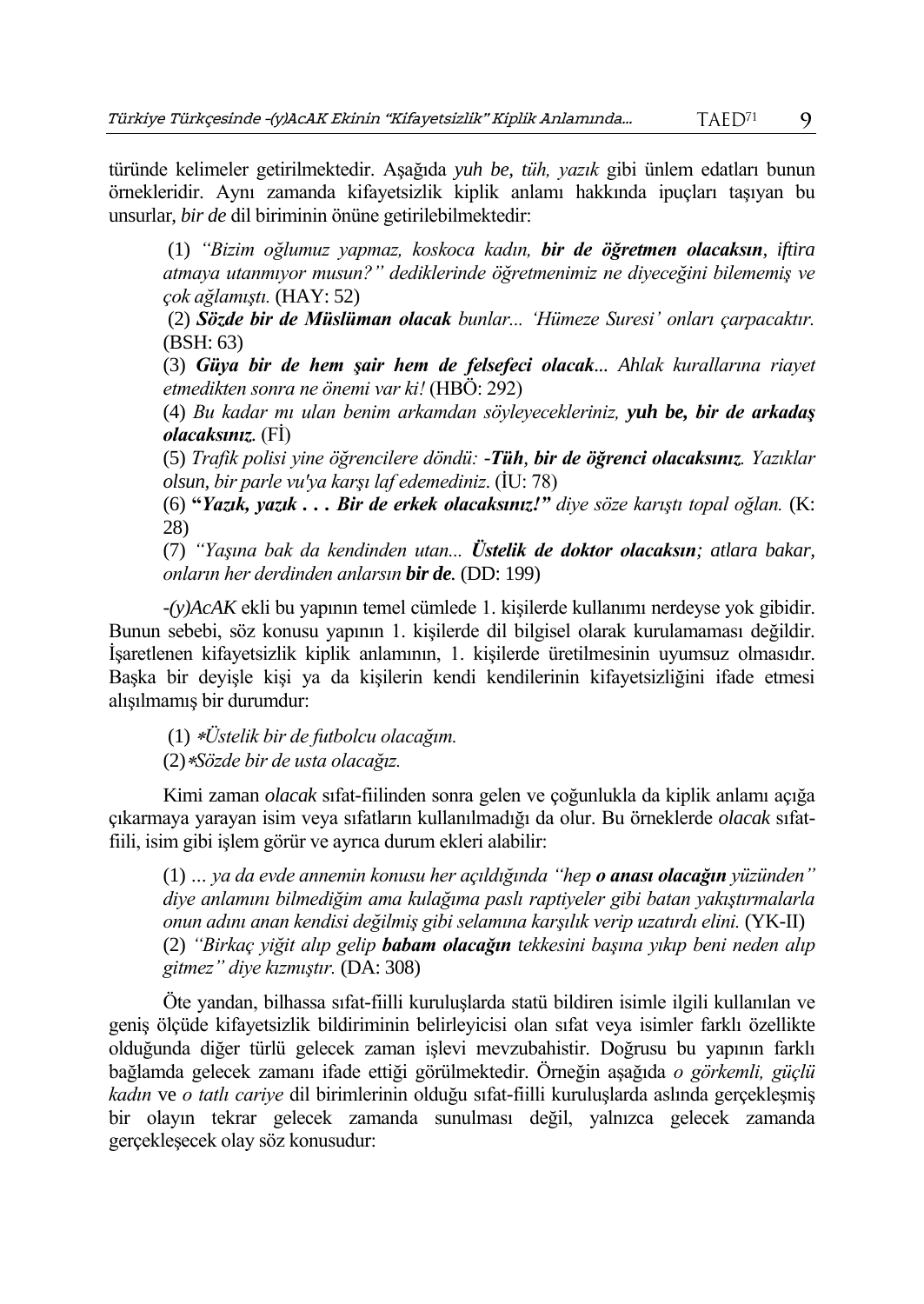(1) *Babasına doğru gitti, dizinin yanında durdu, annesi olacak o görkemli, güçlü kadını seyretmeye başladı.* (HKG) (2) *Akşamüstü hava kararırken genç hünkâr heyecanla sevgilisi olacak o tatlı cariyeyi beklemeye başladı.* (A: 36)

Kifayetsizlik bildirimi, tamamlayıcı unsurlar (diğer kiplik sözler) kullanılmayıp yeterince açığa çıkarılmamışsa kimi zaman bağlamdan da anlaşılabilmektedir. Söz gelişi, *akrabası olacak kişi…* kuruluşunda kifayetsizlik kiplik anlamı, eğer varsa bağlamda açığa çıkarılabilmektedir. Elbette bu gibi örneklerde söz konusu kiplik anlam kastedilmemişse bağlam yine bu açıdan da fikir vermektedir. Yani, *akrabası olacak kişi…* kuruluşu, "akrabası olacak olan kişi" anlamında doğrudan gelecekte ortaya çıkacak ya da çıkması muhtemel bir olayı ifade edebilmektedir. Örneğin aynı dizilişle şu cümlede kiplik sözlerin de katkısıyla dilek bildirilmiştir:

(1) *Hayırlısıyla eşin olacak delikanlı az önce bizimle yemekteydi.*

Bazen statü bildiren isimler yerine, özel isimler kullanılabilmektedir. Burada aslında statü, bir şahsı ya da kişiyi temsil eden özel isimle ortaya konulmaktadır:

(1) *Ama olur da alamaz isem, sahip olduklarımı, malımı mülkümü, bankadaki tüm paramı, eşim İrfan ile o Bekir olacak adam yemesin.* (GDY: 126)

(2) *Yunus'a için için çok öfkelenmişti, ama çıbanın asıl başı bu Bülent olacak pislik üreticisi*. (R: 114)

(3) *Birinci olacağına söz vermişti Ali Alsan olacak o pis fotoğrafçı. Seni kraliçe yapacağım diye cir cir ötmüştü de…* (YY: 63)

Türkiye Türkçesinde "layık görmeme, değersiz ve küçük görme, hakaret, aşağılama" gibi içerikleri barındıran *kifayetsizlik* bildiriminin, söz dizimi-sözlükselbiçimbilgisel bağıntılı işaretleyicilerin organizasyonuyla ortaya çıktığı söylenebilir. Sıfatfiilli kuruluşlarda ve temel cümlelerdeki bu organizasyonun merkezinde ise *-(y)AcAK* eki yer almaktadır. Bu kiplik anlam, Türk dilinin kimi kollarında tabiatıyla gene eş değer eklerle (gelecek zaman sıfat-fiil eki ve kip ekiyle) ve benzer dizilişle ifade edilmektedir. Farklı lehçe gruplarına ait şu örneklerde bu ortaklık görülebilir<sup>5</sup>.

Kaşkay Türkçesinde kifayetsizlik bildirimlerinde *-(y)AsI* gelecek zaman ekine başvurulmaktadır. Kaşkay Türkçesinde Farsçanın etkisiyle fiilimsili kuruluşlar geniş ölçüde çekilmiş ve temel cümlelere dönüştürülmüştür:

(1) *O gėne bunuŋ ġardaşı olası, o ġurrumsağa gövenmem.*

"Kardeşi olacak o alçağa güvenmem."

(2) *Hėyf, sen gėne ġardaşı olasıŋ.* 

"Yazık bir de kardeşi olacaksın."

 $\overline{a}$ 

<sup>5</sup> Çalışmada diğer Türk lehçelerinin ve başka dillerin örnekleri, ana dili konuşurlarından ve bu alanların uzmanlarından alınmıştır. Örnek cümlelerin derlendiği kişiler: Moslem Rezaei Amaleh (Kaşkay Türkçesi), Adilcan Eruygur (Yeni Uygur Türkçesi), Rashid Madakeev (Kırgız Türkçesi), Fahrettin Coşkuner ve Moslem Rezaei Amaleh (Farsça), Aslı Gürer ve Atilla Altun (İngilizce).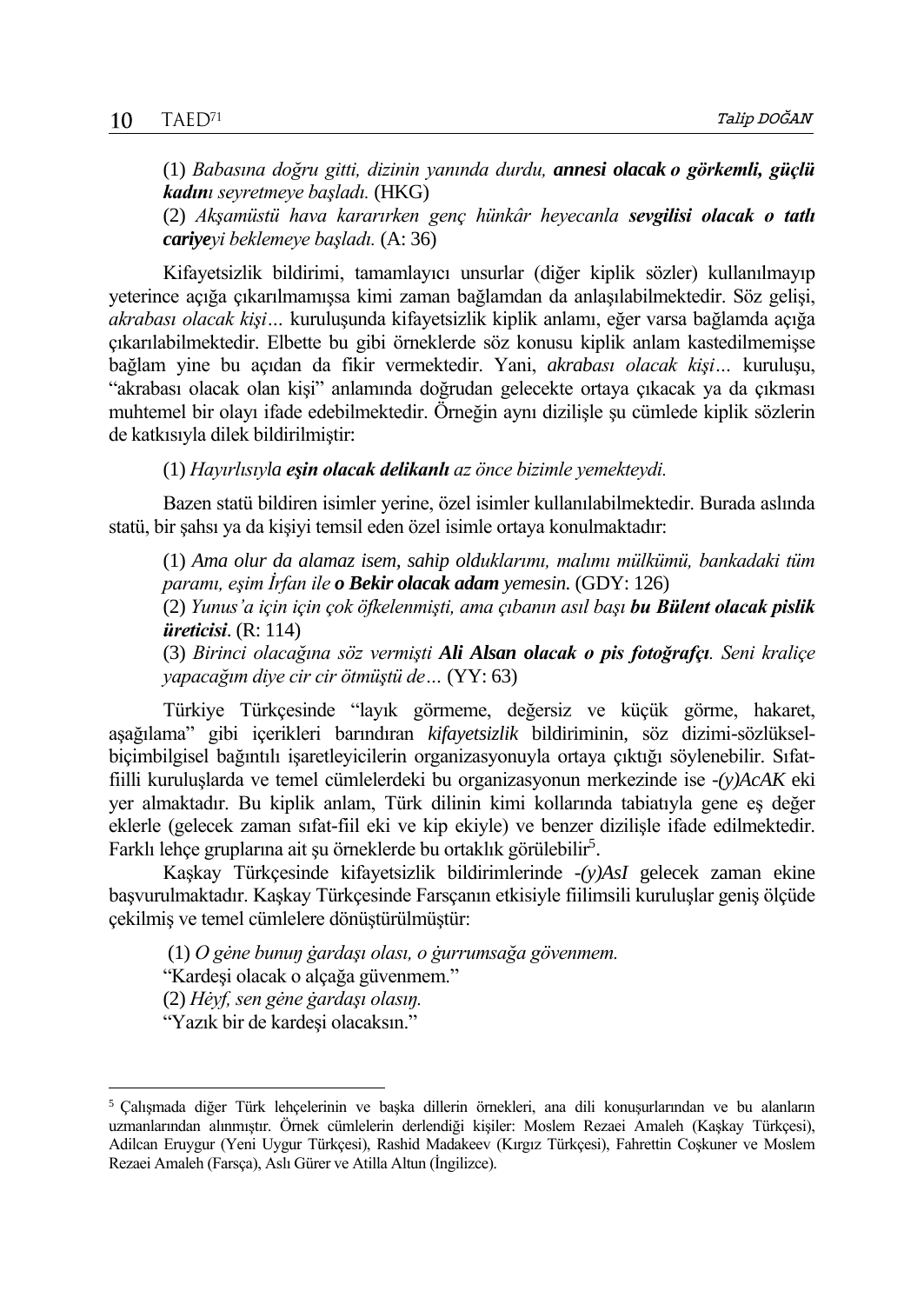Bu kiplik anlam için Yeni Uygur Türkçesinde *-idigan ~ -ydigan* sıfat-fiil eki ve *-i ~ y* gelecek zaman eki;

(1) *Dadisi bolidiġan u vapasiz u vapasiz yene ketti.* "Babası olacak o vefasız yine gitti." (2) *Goya tėhi sen oḳutḳuçi bolisen.* "Güya bir de öğretmen olacaksın."

Kırgız Türkçesinde -*çU* sıfat-fiil eki ve *-A ~ -O ~ -y* gelecek zaman kipi eki kullanılmaktadır:

(1) *Başçı bolçu adam cana keliptir.* "Müdür olacak adam yine gelmiş." (2) *Ubal, al tursun muġalim bolosuŋ.* "Yazık, bir de öğretmen olacaksın."

Kifayetsizlik bildirimi Türk diliyle benzer tipolojide olmak suretiyle başka dillerde de gelecek zaman işaretleyicileri ve tamamlayıcı kiplik sözlerle işaretlenmektedir. Örnek olarak bu kiplik anlam için Farsçada *ḫāsten* (خواستن (mastarıyla kurulan gelecek zaman kipi kullanılmaktadır:

(1) *Hayf ki mîḫâhî berâdereş hem beşevî.* "Yazık bir de abisi olacaksın." (2) *Misl-i inki mîhâhî cevân hem beşevî.* "Güya bir de genç olacaksın."

Bundan farklı olarak, kimi dillerde ise kifayetsizlik kiplik anlamı ağırlıklı olarak sözlüksel işaretleyicilerle ifade edilmektedir. Örneğin İngilizcedeki şu cümlede bu kiplik anlam, *jerk* "alçak" ve *be supposed to be* (something) "(bir şey) olması beklenmek" sözleriyle ortaya konulmuştur. Burada "(bir şey) olması beklenmek" olgusunun da benzer tarzda gelecek içinde tasarlama düşüncesini barındırdığına dikkat çekilmelidir:

(1) *I don't trust that jerk who is supposed to be his son.* "Oğlu olacak o alçağa güvenmem."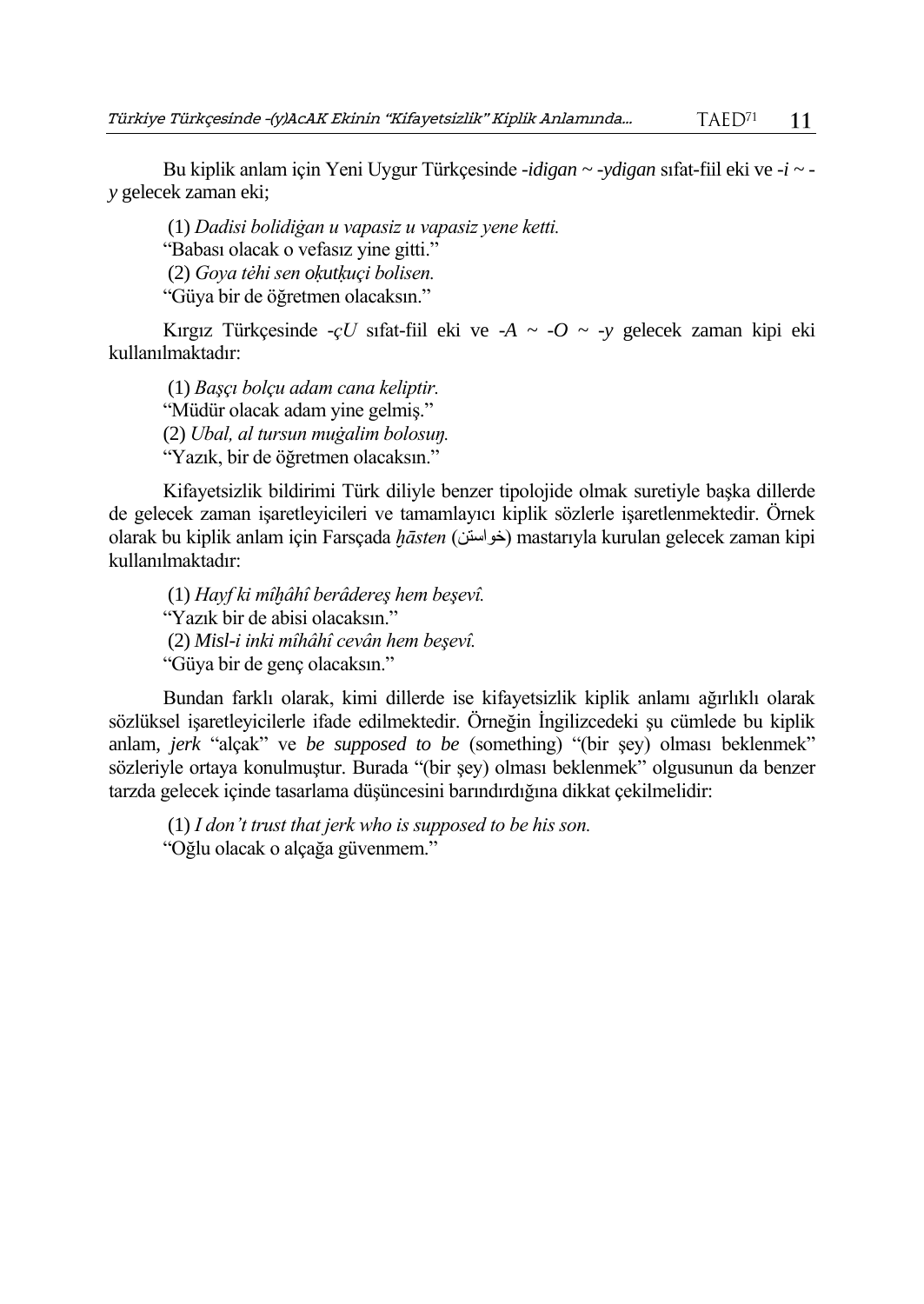#### **Sonuç**

Türkiye Türkçesinde *-(y)AcAK* eki, hem sıfat-fiilli kuruluşlardaki hem de temel cümledeki kimi kullanımlarında kifayetsizlik (bir şeye yetmeme, yetişmeme, kâfi gelmeme; bir işi yapabilecek yetenek ve yeterlikte olmama; layık olmama, ehliyetsizlik, liyakatsizlik vb.) kiplik anlamını kodlamaktadır. Sıfat-fiilli kuruluşlar aile, toplum, kurum vb. içinde bir statü ya da rol bildiren isim, bu ismi fiilleştiren *-(y)AcAK*'lı *ol-* fiili *(olacak)* ve sıfat-fiile bağlı tamlayıcıdan oluşmaktadır. Tamlayıcı, statü bildiren isimle ilgili olan ve yine statü bildiren bir isim ya da sıfattır. Kifayetsizlik kiplik anlamı da daha çok bu isim ya da sıfatla belirlenmektedir. *-(y)AcAK* eki, temel cümlede kullanıldığında ise *bir de* dil birimiyle kalıplaşmıştır. *-(y)AcAK* ekli temel cümlelerde de yine bir statü isminin ve o statünün kifayetsizliğinin bildirilmesi söz konusudur. Söz gelişi *yeğenim olacak o vicdansız* = *o vicdansız bir de yeğenim olacak* gibi. Bu kuruluşlarda esasında gerçekleşmiş bulunan olaylar, gerçekleşmiş sayılmayıp yeniden tasarlanmakta ve gelecek zaman eki *-(y)AcAK* ile bir potansiyel hâlinde sunulmaktadır. Potansiyel hâlinde sunulan bu olaylar diğer yandan da kifayetsizlik veya buna yakın imalarla yansıtılmaktadır. Yapıya *üstelik, sözde, sözüm ona, güya* gibi zarflar; *yuh be, tüh, yazık* gibi ünlem edatları pekiştirici olarak dâhil edilebilmektedir.

# **Kısaltmalar**

- A : /a/, /e/ değişimlerini gösterir.
- $C$  :  $\frac{\partial c}{\partial y}$  :  $\frac{\partial c}{\partial z}$  değişimlerini gösterir.
- K :  $/k/$ ,  $/k/$  değişimlerini gösterir.
- $I : /_1/$ , /i/ değişimlerini gösterir.
- O  $:$   $\frac{\partial}{\partial \theta}$   $\frac{\partial}{\partial \theta}$  değişimlerini gösterir.
- U :  $\sqrt{u}$ ,  $\sqrt{u}$  değişimlerini gösterir.<br>X :  $\sqrt{u}$ ,  $\sqrt{u}$ ,  $\sqrt{u}$ ,  $\sqrt{u}$  değisimlerini gö
- $\frac{1}{\sqrt{1}}$  / $\frac{1}{\sqrt{1}}$  / $\frac{1}{\sqrt{1}}$  / $\frac{1}{\sqrt{1}}$  / $\frac{1}{\sqrt{1}}$  / $\frac{1}{\sqrt{1}}$  / $\frac{1}{\sqrt{1}}$  / $\frac{1}{\sqrt{1}}$  / $\frac{1}{\sqrt{1}}$  / $\frac{1}{\sqrt{1}}$  / $\frac{1}{\sqrt{1}}$  / $\frac{1}{\sqrt{1}}$  / $\frac{1}{\sqrt{1}}$  / $\frac{1}{\sqrt{1}}$  / $\frac{1}{\sqrt{1}}$  / $\frac{1}{\sqrt{1}}$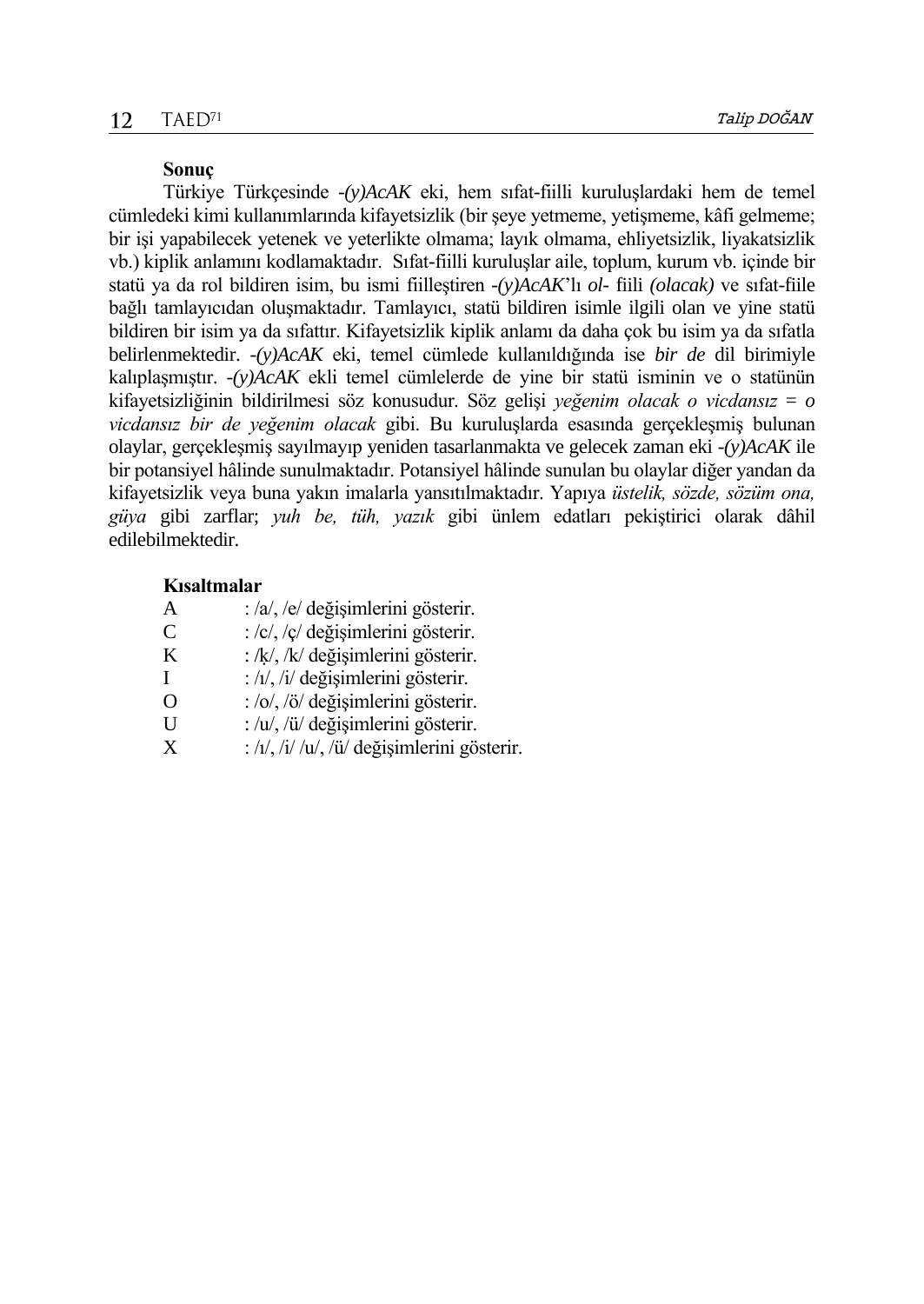# **Kaynaklar**

- Demir, Sema Aslan (2008). *Türkçede İsteme Kipliği. Semantik-Pragmatik Bir İnceleme.*  Ankara: Grafiker Yayınları.
- Demir, Sema Aslan (2016). *Görünüş Kategorisi. Türkmence Örneği.* Ankara: Grafiker Yayınları.
- Ercilasun, Ahmet B. vd. (Redaksiyon) (2006). *Karşılaştırmalı Türk Lehçeleri Grameri I - Fiil- Basit Çekim,* Ankara: Türk Dil Kurumu Yayınları.
- Erkman-Akerson, Fatma & Ozil, Şeyda (1998). *Türkçede Niteleme Sıfat İşlevli Yan Tümceler.* İstanbul: Simurg Yayınları.
- Johanson, Lars (1994). "Türkeitürkische Aspektotempora". Thieroff, Rolf & Ballweg, Joachim (ed.), *Tense Systems in European Languages*. Tübingen, Niemeyer, 247- 266.
- Korkmaz, Zeynep (2003). *Türkiye Türkçesi Grameri (Şekil Bilgisi).* Ankara: TDK Yayınları.
- Korkmaz, Zeynep (2005). "Türkçede -acaḳ/-ecek Gelecek Zaman Ekinin Yapısı Üzerine". *Türk Dili Üzerine Araştırmalar. Birinci Cilt,* Ankara: TDK Yayınları.
- Torun, Yeter (2013). *Türkçede Gelecek Zaman ve Kiplik Özellikleri.* Adana: Karahan Kitabevi.
- Uğurlu, Mustafa (2003). "Türkiye Türkçesinde Bakış (Aspektotempora)". *Türk Bilig,* 5, 124-133.
- Usta, Çiğdem (2013). *Türkiye Türkçesinde Emir Kipliği.* Kırıkkale Üniversitesi Sosyal Bilimler Enstitüsü Türk Dili ve Edebiyatı Anabilim Dalı, Yayımlanmamış Doktora Tezi, Kırıkkale.
- Yılmaz, Özlem Deniz (2002). "Ob Odnom Uzual'nom Smısle, Peredavayemom Turetskim Glagol'nım İmenem". *Vestnik Sankt-Peterburgskogo Universiteta*, C 2, 18, 115-116.
- Yılmaz, Özlem Deniz (2011). *Türkiye Türkçesinde Eylemsi.* Ankara: TDK Yayınları.

#### **Örneklerin Alındığı Genel Ağ Kaynakları**

A: Hıfzı Topuz, *Abdülmecit: İmparatorluk Çökerken Sarayda 22 Yıl,* books.google.com.tr AN: Emine Can, *Alayına New York 2,* books.google.com.tr/

BB: Murat Ergun, *Biz de Başarabiliriz,* books.google.com.tr/

BSH: Ali Sarsu, *Bir Sufinin Hatıraları. Kur'an'a Dönüş,* https://books.google.com.tr

BTM: Eflatun Cem Güney, *Bu Toprağın Masalları I, Nar Tanesi,* books.google.com.tr

DD: Mihail Şolohov, *Durgun Don,* (çev. M. Ergin, G. Yener), books.google.com.tr

F: Johann Wolfgang Von Goethe, *Faust,* (çev. A. Çankırılı), books.google.com.tr

Fİ: Sebahattin Demiray, *Fotoğrafta İkimiz,* books.google.com.tr

GDY: Nizamettin Gazioğlu, *Güneşe Giden Yol,* books.google.com.tr

GG: Kerime Nadir, *Gün Gelecek mi?* books.google.com.tr

GH: Rıfat Ilgaz, *Garibin Horozu,* books.google.com.tr

- HAY: Aslı Gencer Tunçyürek, *Hikâyeler Aslını Yaşatır,* https://books.google.com.tr
- HBÖ: Emre Kongar & Feridun Andaç, *Herkesten Bir Şey Öğrendim: Emre Kongar Kitabı,* books.google.com.tr
- HKG: Doris Lessing, *Hayatta Kalma Güncesi,* books.google.com.tr

İA: *İstanbul Ansiklopedisi,* books.google.com.tr